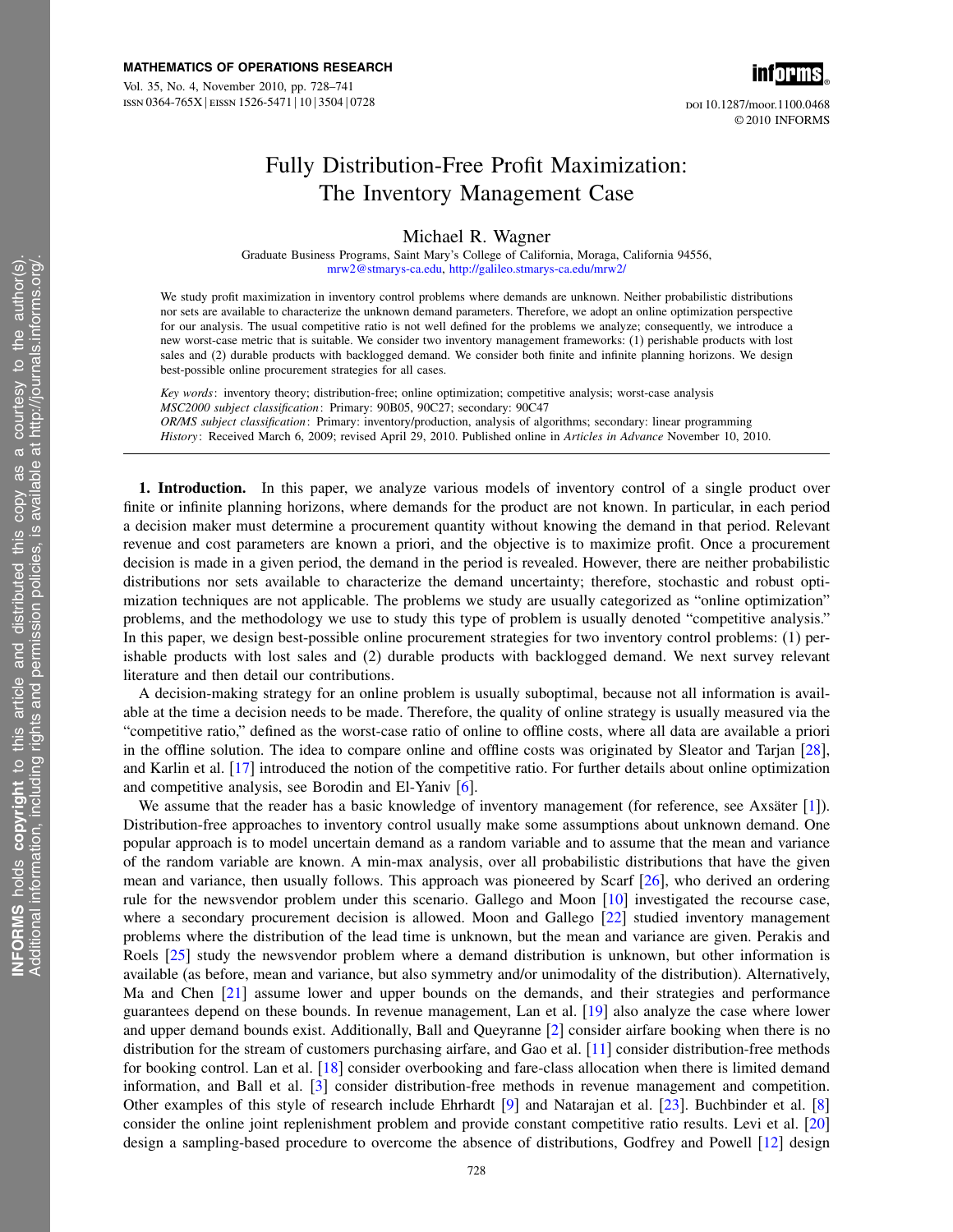an algorithm that directly estimates value functions without the need for demand distributions, and O'Neil and Chaudhary [\[24\]](#page-13-0) compare online and stochastic algorithms for the multiperiod newsvendor problem. Huh and Rusmevichientong [\[13\]](#page-13-0) and Huh et al. [\[16,](#page-13-0) [15\]](#page-13-0) study various inventory management problems where a demand distribution is lacking but sales data are available; Huh and Rusmevichientong [\[14\]](#page-13-0) apply these techniques to general stochastic optimization problems. Finally, Vairaktarakis [\[29\]](#page-13-0), Bertsimas and Thiele [\[5\]](#page-13-0), Ben-Tal et al. [\[4\]](#page-13-0), and See and Sim [\[27\]](#page-13-0) utilize robust optimization to study various problems in inventory management.

1.1. Contributions. The reader will see that, for the problems we study, the competitive ratio is not well defined, stemming from the fact that profits can be either positive or negative (i.e., a loss). Therefore, our first contribution is the introduction of a new metric of quality for online strategies that, to the best of our knowledge, has not appeared previously in the online optimization literature (although it has been utilized in the approximation algorithm literature). In particular, the worst-case measure we use is the maximum percentage of deviation between the online and optimal offline costs, which we denote as the "performance ratio." For the problems addressed in this paper, we analyze conditions for the existence of a finite performance ratio, and if it exists, we either derive its exact value or provide lower and upper bounds for it. We use duality theory to prove the majority of our results.

The first problem that we study consists of designing the procurement strategy for a single *perishable* product over a finite planning horizon. If demand exceeds product availability in any period, the excess demand is lost. We derive the procurement quantities in each period, dependent only on the period's unit revenue and fixed and unit ordering costs, that allow a finite performance ratio. We also derive the exact value of the performance ratio, which is dependent on only the unit revenues, the unit ordering, and the unit lost-sale costs. Furthermore, we show that this strategy is unique in the sense that *any* other strategy has an unbounded performance ratio.

The second problem that we study consists of designing the procurement and inventory management strategy for a single *durable* product that can be inventoried over either a finite or infinite planning horizon. Additionally, excess demand is backlogged for future periods. We prove that a finite performance ratio is impossible if either (1) fixed ordering costs are positive or (2) positive inventory is maintained. We then prove that, if fixed ordering costs are zero, a simple intuitive strategy has a finite performance ratio, which we bound from above and below. We also show that, despite not knowing the exact value of the performance ratio, there does not exist another strategy with a strictly smaller performance ratio. In other words, our strategy is the best possible. We consider the infinite horizon case for a special cost structure, and we prove comparable results.

Finally, we contrast my paper with Wagner [\[30\]](#page-13-0), which analyzes the models in this paper when revenues are absent. Since the objective is to minimize total inventory management *cost*, the competitive ratio is applicable and used in Wagner [\[30\]](#page-13-0), whereas it is not in this paper. Interestingly, even for single-period models, the bestpossible procurement strategies are very different; e.g., for maximizing profit, as detailed above, we are given a unique ordering quantity whereas, for minimizing cost, Wagner [\[30\]](#page-13-0) proves that there exists an *interval* of valid ordering quantities.

Outline of this paper. In §2 we explain the notation that we used in the paper, derive the two models we study, discuss in detail the difference between online and offline problems and, finally, introduce the performance ratio that is my metric of quality. In [§3,](#page-4-0) we analyze the perishable product with lost sales model, first for a single period and then for an arbitrary number of periods. Finally, in [§4,](#page-7-0) we analyze the durable product with backlogged demand model, first for a finite planning horizon and then for an infinite horizon.

### 2. Preliminaries

2.1. Notation. We begin by explaining the notation that we use throughout the paper. Scalar values are represented in regular type, and vectors are represented in boldface type. For example,  $\mathbf{x} = (x_1, \dots, x_n)$  is a column vector of *n* elements, whereas  $x'$  is the transpose (row) vector of the (column) vector x. Additionally, we define  $e = (1, \ldots, 1)$  as the *n*-dimensional vector of all ones. Finally,  $\delta(x)$  is the indicator function; i.e.,  $\delta(x) = 1$  if  $x > 0$ , and  $\delta(x) = 0$  if  $x = 0$ .

We next define notational shortcuts that streamline many proofs for an  $n$ -dimensional vector (of variables or parameters)  $\mathbf{x} = (x_1, \dots, x_n)$ :

(i) Let  $x^{+1}$  be defined as  $x_i^{+1} = x_{i+1}$  for  $i \le n-1$  and  $x_n^{+1} = 0$ ;

- (ii) Let  $x^{-1}$  be defined as  $x_i^{-1} = x_{i-1}$  for  $i \ge 2$  and  $x_1^{-1} = 0$ ;
- (iii) Let  $\hat{\mathbf{x}} = (\hat{x}_1, \dots, \hat{x}_n)$  where  $\hat{x}_i = \sum_{j=1}^i x_j$ ;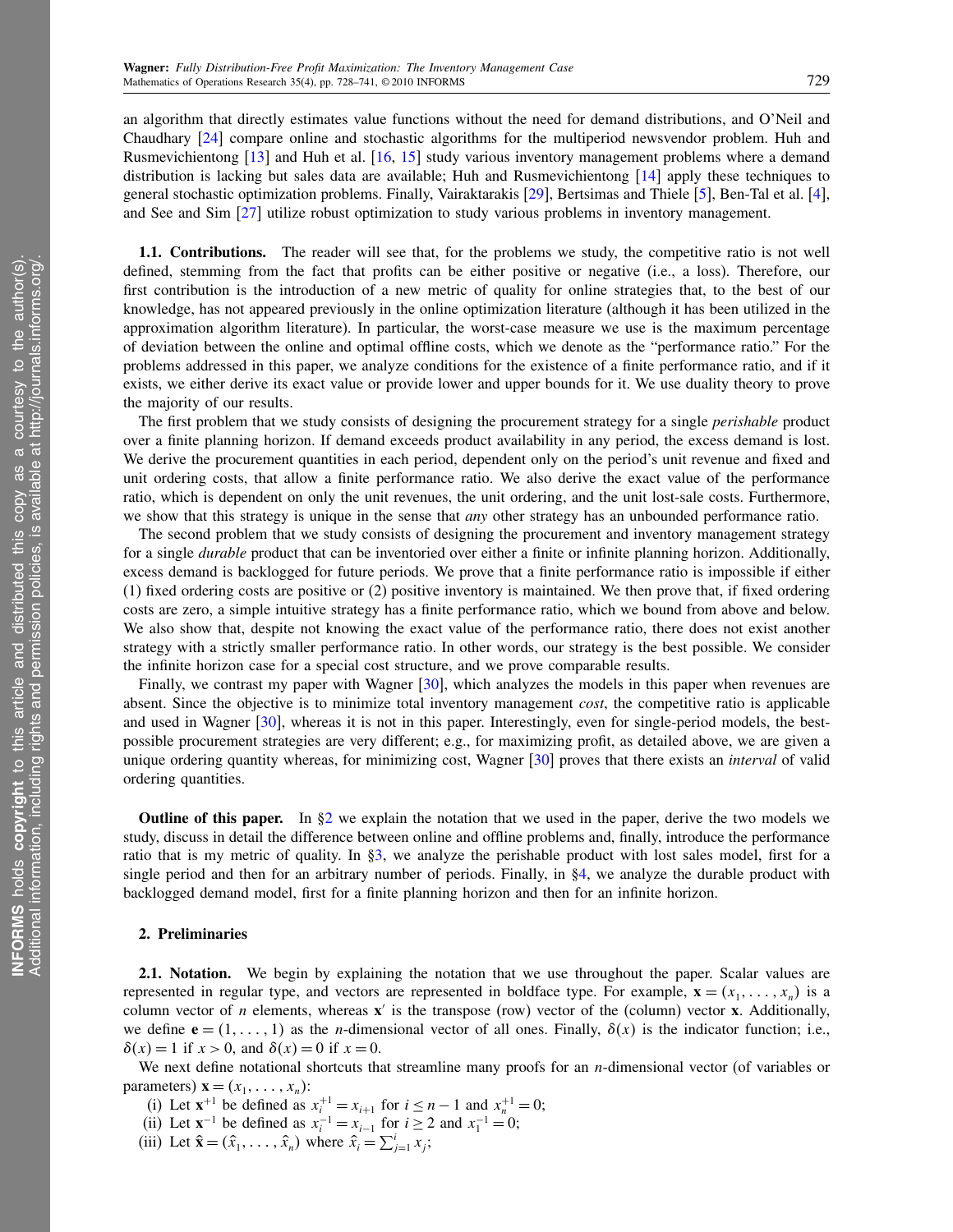(iv) Let  $\tilde{\mathbf{x}} = (\tilde{x}_1, \dots, \tilde{x}_n)$  where  $\tilde{x}_i = \sum_{j=i}^n x_j$ ;

<span id="page-2-0"></span>(v) Let  $x^+ = \max\{x, 0\}$  and  $x^- = \max\{-x, 0\}$ , where the max and min operators are defined componentwise. Definitions 3 and 4 lead to a useful identity, which we use frequently in proofs. For any  $n$ -dimensional vectors x and y,

$$
\mathbf{x}'\hat{\mathbf{y}} = \tilde{\mathbf{x}}'\mathbf{y},\tag{1}
$$

which is easily justified by inverting the order of the summations:  $\mathbf{x}'\hat{\mathbf{y}} = \sum_{i=1}^{n} x_i \sum_{j=1}^{i} y_j = \sum_{i=1}^{n} y_i \sum_{j=i}^{n} x_j = \mathbf{y}'\tilde{\mathbf{x}}$ . Next, we provide a useful result that links a specific linear-fractional program with linear programming.

LEMMA 2.1 (LINEAR FRACTIONAL PROGRAMMING). If  $\{x: f'x + g > 0, x \ge 0\}$  is nonempty, then the optimization problems

$$
\begin{array}{ll}\n\max x & \frac{\mathbf{c}'\mathbf{x} + d}{\mathbf{f}'\mathbf{x} + g} & \max x & \frac{\mathbf{c}'\mathbf{y} + dz}{y, z} \\
\text{s.t.} & \mathbf{f}'\mathbf{x} + g > 0 & \text{and} & \text{s.t. } \mathbf{f}'\mathbf{y} + gz = 1 \\
& \mathbf{x} \geq \mathbf{0} & \mathbf{y} \geq \mathbf{0}, z \geq 0\n\end{array}
$$

are equivalent.

Proof of Lemma 2.1. A proof of a more general result can be found in Boyd and Vandenberghe  $[7, p. 51]$  $[7, p. 51]$ .  $\Box$ 

**2.2. Model derivation.** We begin by detailing the data for the problems. We consider the *n*-period inventory management of a single product where the objective is to maximize total profit. In period i,  $d_i \ge 0$  is the demand for the product,  $q_i \ge 0$  is the ordering quantity,  $c_i \ge 0$  is the unit ordering cost,  $K_i \ge 0$  is the fixed ordering cost for placing an order,  $r_i \ge 0$  is the unit revenue,  $h_i \ge 0$  is the unit inventory holding cost, and  $s_i \ge 0$  is the unit inventory shortage cost. In vector notation, the parameters are  $d, q, c, K, r, h, s \ge 0$ . We next make two assumptions that hold for the sequel. We first assume that the revenues and variable costs are positive (we make no assumption regarding the fixed ordering costs).

ASSUMPTION 2.1.  $r, c, h, s > 0$ .

We also assume that the margin in any period is positive.

ASSUMPTION 2.2.  $r - c > 0$ .

We next derive the models for two distinctly different operational environments.

2.2.1. Perishable products with lost sales. We begin with the case where the product is perishable (e.g., produce products) and can not be inventoried for future periods. Additionally, we assume that any unmet demand is lost forever. The inventory holding costs  $h_i \geq 0$  have the managerial interpretation of a write-off (of perished inventory) cost, and the inventory shortage costs  $s_i \ge 0$  have the interpretation of quantifying lost sales. In period *i*, the revenue generated is  $r_i \min\{q_i, d_i\}$ , the write-off cost is  $h_i(q_i - d_i)^+$ , the shortage cost is  $s_i(d_i - q_i)^+$ , and the ordering costs are  $c_iq_i + K_i\delta(q_i)$ . The model in this case is

$$
\max_{q\geq 0} \sum_{i=1}^{n} (r_i \min\{q_i, d_i\} - h_i (q_i - d_i)^+ - s_i (d_i - q_i)^+ - c_i q_i - K_i \delta(q_i)). \tag{2}
$$

2.2.2. Durable products with backlogging. The second scenario we study is one where the product is not perishable and can be inventoried to satisfy demand in later periods. Additionally, if demand exceeds available inventory, it is backlogged and satisfied in future periods.

We define the inventory  $I_i$  at the end of period i, which must satisfy the inventory balance constraints  $I_i = I_i + q_i - d_i$ , for  $i = 1, \dots, n$ , with initial inventory  $I_0 = 0$ . We next explicitly define positive and negative inventory as  $I_i^+ = \max\{I_i, 0\}$  and  $I_i^- = \max\{-I_i, 0\}$ , respectively. Clearly,  $I_i = I_i^+ - I_i^-$  and  $|I_i| = I_i^+ + I_i^-$ . Finally, note that we can substitute out the expression for  $I_i$  by using the identity  $I_i = \sum_{j=1}^{i} (q_j - d_j) = \hat{q}_i - \hat{d}_i$ ; this identity is used in subsequent proofs.

In period *i*, the revenue generated is  $r_i \min\{q_i + I_{i-1}^+, d_i + I_{i-1}^i\}$ . To see this, note that the inventory available in period *i* is  $q_i + I_{i-1}^+$  and the total demand (current and backlogged) is  $d_i + I_{i-1}^-$ . In period *i*, the inventory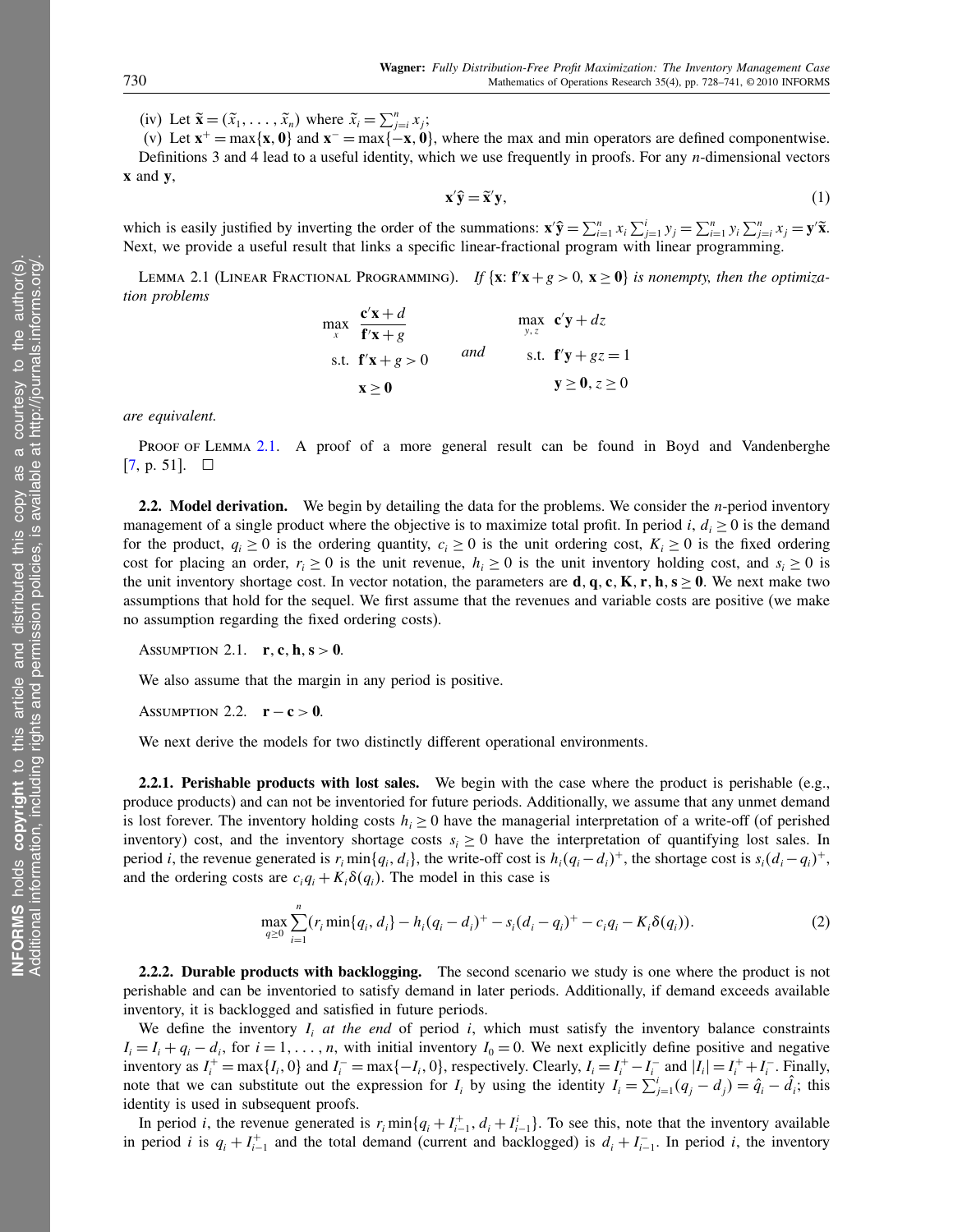<span id="page-3-0"></span>holding cost is  $h_i I_i^+$ , the inventory shortage cost is  $s_i I_i^-$ , and the inventory ordering cost is  $K_i \delta(q_i) + c_i q_i$ , where  $\delta$  is the indicator function. In summary, the model in this case is

$$
\max \sum_{i=1}^{n} (r_i \min\{q_i + I_{i-1}^+, d_i + I_{i-1}^- \} - h_i I_i^+ - s_i I_i^- - c_i q_i - K_i \delta(q_i)),
$$
  
s.t.  $I_i = I_{i-1} + q_i - d_i, \quad i = 1, ..., n, \ I_0 = 0,$   
 $q_i \ge 0, \quad i = 1, ..., n.$  (3)

2.3. Online and offline problems. In this paper we design strategies to make decisions without knowing customer demands. In particular, in period i, an *online player* must decide how much product to order  $q_i$  without knowing the demand  $d_i$ . However, this online player does know the cost and revenue structure of all periods  $j \leq i$ , as well as all previous demands  $d_j$  and previous decisions  $q_j$  for  $j < i$ . Additionally, the online player does not know how many periods  $n$  there are in the planning horizon. The profit that an online player accrues over *n* periods will be denoted as  $Z(d)$ . An *offline adversary* knows all demands **d** a priori and makes optimal decisions. The profit that an offline adversary accrues over *n* periods will be denoted as  $Z^*(d)$ . In particular,  $Z^*(d)$  is defined as the optimal solution of either Model [\(2\)](#page-2-0) or Model (3) (the relevant model will be clear from context). Clearly  $Z^*(\mathbf{d}) \ge Z(\mathbf{d})$ . It will also be convenient to write  $Z(\mathbf{d}) = \sum_{i=1}^n Z_i(d_i)$ , where  $Z_i(d_i)$  is the profit contribution in period *i*; similarly,  $Z^*(d) = \sum_{i=1}^n Z_i^*(d_i)$ .

Traditionally, the quality of an online strategy was measured via the *competitive ratio*. In our notation and with the additional requirement that  $Z(\mathbf{d}) \geq 0$  for any  $\mathbf{d} \geq \mathbf{0}$  (e.g., for a *revenue* maximization problem), the competitive ratio would be defined as the largest value of  $\alpha \in [0, 1]$  such that

$$
Z(\mathbf{d}) \ge \alpha Z^*(\mathbf{d}), \ \ \forall \mathbf{d} \ge \mathbf{0} \quad \text{or equivalently} \quad \alpha = \inf_{\substack{Z^*(d) > 0 \\ d \ge 0}} \frac{Z(\mathbf{d})}{Z^*(\mathbf{d})};
$$

note that it is without loss of generality to assume  $Z^*(d) > 0$  in the latter definition because, for d such that  $Z^*(d) = 0$ , we also have that  $Z(d) = 0$ , which implies  $\alpha = 1$  for these d. In other words, if an online revenue maximization strategy had a competitive ratio  $\alpha$ , we could guarantee at least a fraction  $\alpha$  of the maximum revenue possible, for any demand realization d.

However, in this paper we allow for the possibility that the offline adversary makes positive profit  $Z^*(d) > 0$ and the online player experiences a loss  $Z(d) < 0$  for some d. Indeed, if an online algorithm ever orders a positive quantity, there always exists a demand sequence that forces the online player to accept a loss, while the offline adversary retains neutral or positive profit. Therefore, the competitive ratio is not well defined for these models.

Instead, we use a worst-case measure that is defined as the maximum percent deviation from the optimal solution:

$$
\rho \triangleq \sup_{d \ge 0} \frac{Z^*(\mathbf{d}) - Z(\mathbf{d})}{Z^*(\mathbf{d})} = 1 + \sup_{d \ge 0} \frac{-Z(\mathbf{d})}{Z^*(\mathbf{d})}.
$$
\n(4)

We now make two additional assumptions, the first to avoid trivialities and the second to avoid singularities. We first assume that there is nonzero demand in at least one period.

ASSUMPTION 2.3.  $d \neq 0$ .

We next assume that it is possible to make positive profit over the entire planning horizon.

ASSUMPTION 2.4.  $Z^*(d) > 0$ ,  $\forall d \ge 0$ ,  $d \ne 0$ .

The latter assumption implies that  $\rho \ge 0$ . We denote  $\rho$  as the *performance ratio* of an online profit maximization strategy; clearly, the smaller  $\rho$  is, the better. Finally, if an online strategy has performance ratio  $\rho$  and we can show that no other strategy has a strictly smaller performance ratio, then we say that the original strategy is best-possible.

Next, we return for a moment to the competitive ratio and note that it is defined more generally as the largest value of  $\alpha \in [0, 1]$  such that  $Z(\mathbf{d}) \geq \alpha Z^*(\mathbf{d}) + \beta$ , where  $\beta$  is some constant independent of d. If  $\beta \leq 0$ , we say that  $c$  is a *strict* competitive ratio. We apply a similar approach for the performance ratio. Note that

$$
\rho = \sup_{d \ge 0} \frac{Z^*(d) - Z(d)}{Z^*(d)} \iff \rho \text{ is minimal value such that } \frac{Z^*(d) - Z(d)}{Z^*(d)} \le \rho, \ \forall d \ge 0,
$$
  

$$
\iff \rho \text{ is minimal value such that } -Z(d) \le (\rho - 1)Z^*(d), \ \forall d \ge 0.
$$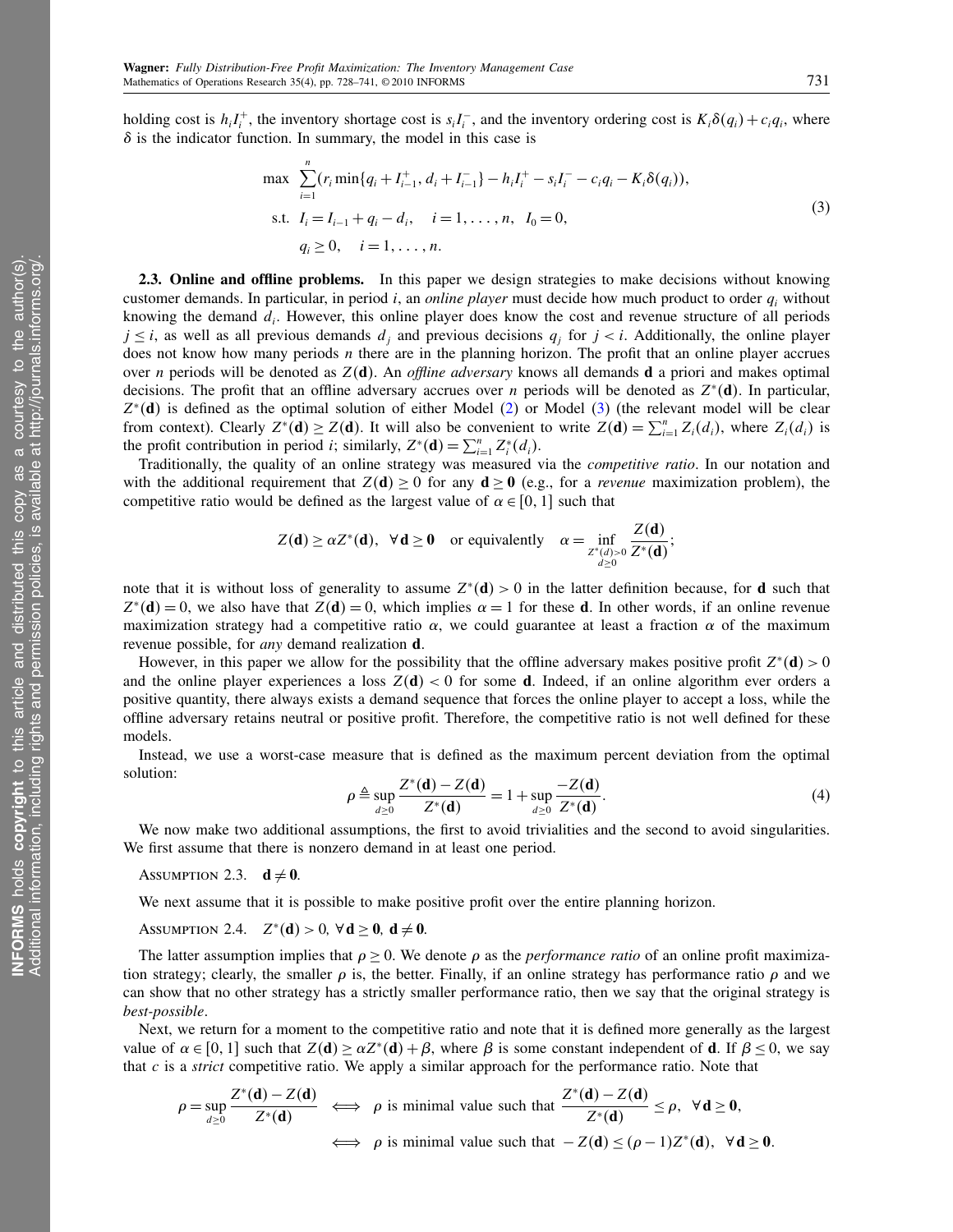<span id="page-4-0"></span>Therefore, we generalize the definition of the performance ratio to the smallest value of  $\rho \ge 0$  such that

$$
-Z(\mathbf{d}) \le (\rho - 1)Z^*(\mathbf{d}) + \beta, \quad \forall \mathbf{d} \ge \mathbf{0},\tag{5}
$$

where  $\beta$  is a constant independent of **d**; if  $\beta \le 0$ , we say that the performance ratio  $\rho$  is *strict*. We also say that  $\rho$  is an *asymptotic* performance ratio if there exists  $n_0$  such that Definition (5) is valid for all problems with planning horizons  $n \geq n_0$ .

Finally, a common interpretation of online analysis is via game theory. To see this, we expand the powers of the offline adversary: not only does the offline adversary know the demands a priori, but also he/she can in fact *choose* the demands. The two players now have conflicting goals: The online player wants to *minimize*  $\rho$  by choosing the online ordering quantities q intelligently, and the offline adversary wants to maximize  $\rho$  by choosing the demands  $d$  and the offline ordering quantities appropriately.

**3. Perishable products with lost sales.** In this section, we study the inventory management problem where the product is perishable and unmet demands are lost forever, and we derive the *unique* procurement strategy that has a finite performance ratio. We note that Model [\(2\)](#page-2-0) is separable and can be written as

$$
\sum_{i=1}^n \max_{q_i \geq 0} (r_i \min\{q_i, d_i\} - h_i(q_i - d_i)^+ - s_i(d_i - q_i)^+ - c_iq_i - K_i\delta(q_i));
$$

therefore, we begin by studying the single period case.

**3.1. Single period analysis.** For a single period, and omitting subscripts, Model [\(2\)](#page-2-0) is written as

$$
\max_{q\geq 0} (r \min\{q, d\} - h(q - d)^{+} - s(d - q)^{+} - cq - K\delta(q))
$$

and is similar to the familiar newsvendor problem. The next result derives the only ordering quantity that induces a finite performance ratio.

THEOREM 3.1. The ordering quantity  $q = K/(r - c)$  has a strict performance ratio equal to

$$
1+\frac{s}{r-c}.
$$

Furthermore, all other ordering quantities have an unbounded performance ratio.

PROOF OF THEOREM 3.1. As a function of d, the optimal offline adversarial solution is to either order  $q = d$ or  $q = 0$ , which implies  $Z^*(d) = \max\{(r - c)d - K, -sd\}$ ; Assumption [2.4](#page-3-0) implies that  $Z^* = (r - c)d - K > 0$ , which also gives us the strict lower bound  $d > K/(r - c)$ . The performance ratio in this case is therefore

$$
\rho = 1 + \sup_{d > K/(r-c)} \frac{-Z(d)}{Z^*(d)} = 1 + \sup_{d > K/(r-c)} \frac{-Z(d)}{(r-c)d-K}.
$$

We consider two possible cases that determine the structure of  $-Z(d)$ , where q is now the online player's procurement quantity. We assume that  $q > 0$  and consider  $q = 0$  subsequently.

*Case* 1 ( $q > d$ ): We have that

$$
\rho - 1 = \sup_{d > K/(r-c)} \frac{-(r+h)d + (c+h)q + K}{(r-c)d - K},
$$

the right-hand-side of which is a linear-fractional program which, applying Lemma [2.1,](#page-2-0) can be written as the linear program

$$
\begin{cases}\n\max_{y,z} -(r+h)y + ((c+h)q + K)z \\
\text{s.t. } (r-c)y - Kz = 1 \\
y, z \ge 0\n\end{cases}
$$
\nwhose dual is\n
$$
\begin{cases}\n\min_{\alpha} \alpha \\
\text{s.t. } \alpha(r-c) \ge -(r+h) \\
-\alpha K \ge (c+h)q + K\n\end{cases}
$$

The primal linear program is clearly feasible; for a finite performance ratio, the dual must also be feasible, which implies

$$
-\frac{r+h}{r-c} \le -\frac{c+h}{K}q - 1 \iff q \le \frac{K}{r-c}.\tag{6}
$$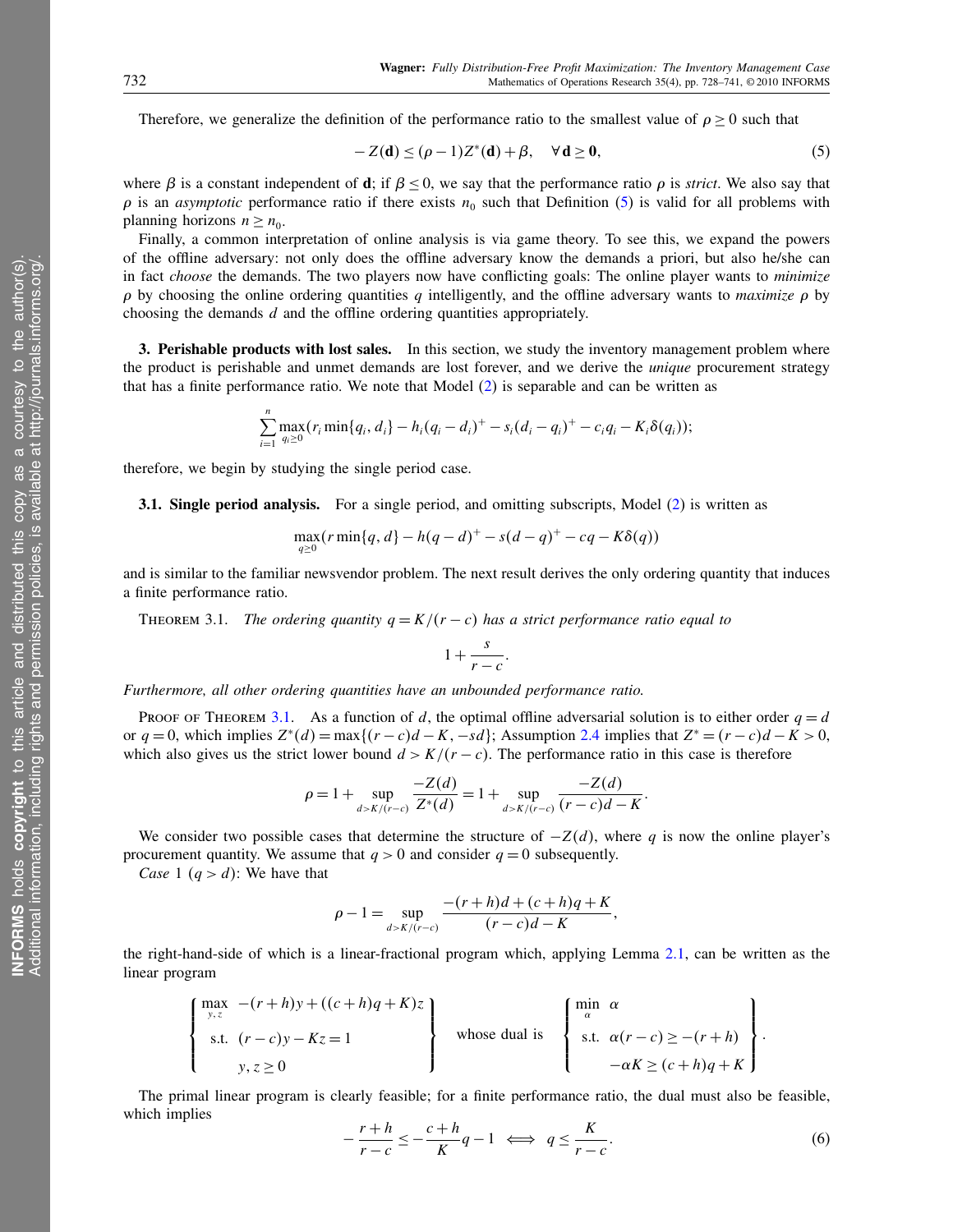Case 2 ( $q \leq d$ ): We have that

$$
\rho - 1 = \sup_{d > K/(r-c)} \frac{-(r-c+s)q + sd + K}{(r-c)d - K},
$$

the right-hand-side of which is a linear-fractional program, which can be written as the linear program

$$
\begin{cases}\n\max_{y,z} sy + (K - (r - c + s)q)z \\
\text{s.t. } (r - c)y - Kz = 1 \\
y, z \ge 0\n\end{cases}\n\text{ whose dual is }\n\begin{cases}\n\min_{\alpha} \alpha \\
\text{s.t. } \alpha(r - c) \ge s \\
-\alpha K \ge K - (r - c + s)q\n\end{cases}.
$$

As before, the primal linear program is clearly feasible; for a finite performance ratio, the dual must also be feasible, which implies that

$$
\frac{s}{r-c} \le \frac{r-c+s}{K}q-1 \iff q \ge \frac{K}{r-c}.\tag{7}
$$

Finally, if  $q = 0$ , we set  $K - (r - c + s)q = 0$  and the dual in Case 2  $(q < d)$  simplifies to min{ $\alpha$ :  $\alpha \ge$  $s/(r - c)$ ,  $\alpha \le 0$ , which is not feasible and, hence, no finite performance ratio exists.

Since a priori an online player does not know if Case 1 or Case 2 will occur, the conditions [\(6\)](#page-4-0) and (7) in both cases must be satisfied; therefore, to maintain a finite performance ratio,  $q = K/(r - c)$ . Finally, the performance ratio can be calculated as one plus the maximum of the dual solutions:

$$
1 + \max\left\{-\frac{r+h}{r-c}, \frac{s}{r-c}\right\} = 1 + \frac{s}{r-c}.\quad \Box
$$

**3.2. Multiple period analysis.** We next show that for multiple periods, the online player must order  $q_i =$  $K_i/(r_i - c_i)$  in each period i; otherwise, no finite performance ratio is possible. At first glance, this result might seem an obvious extension of the single period result in Theorem [3.1.](#page-4-0) However, Assumption [2.4](#page-3-0) implies that  $d > K/(r - c)$  when there is a single period and we do not assume  $d_i > K/(r_i - c_i)$  in each period i. The main result of this section is the following theorem, which is proved via two subsequent lemmas.

THEOREM 3.2. The online strategy of ordering  $q_i = K_i/(r_i - c_i)$  in period i, for  $i = 1, \ldots, n$ , has a performance ratio equal to

$$
1+\max_{1\leq i\leq n}\frac{s_i}{r_i-c_i}.
$$

Furthermore, any other online procurement strategy has an unbounded performance ratio.

LEMMA 3.1. The online player must order  $q_i = K_i/(r_i - c_i)$  in period i, for  $i = 1, \ldots, n$ , to maintain a finite performance ratio. If there is one period in which the ordering quantities differ, the performance ratio is unbounded.

PROOF OF LEMMA 3.1. Consider an online strategy q where j is the first period where  $q_i \neq K_j/(r_i - c_j)$ . The offline adversary sets  $d_i = 0$  for  $i \neq j$ , and we consider the behavior of the performance ratio as  $d_i \rightarrow K_i/(r_i - c_j)$ from above; Assumption [2.4](#page-3-0) is clearly not violated by these conditions. For convenience, we define

$$
\Omega_j \triangleq \{ \mathbf{d} \ge \mathbf{0}: d_i = 0, i \ne j, d_j > K_j / (r_j - c_j) \}.
$$

Recall that  $Z(\mathbf{d}) = \sum_{i=1}^{n} Z_i(d_i)$  and  $Z^*(\mathbf{d}) = \sum_{i=1}^{n} Z_i^*(d_i)$ . The online profits in periods  $i \neq j$  are clearly nonpositive; therefore,

$$
Z(\mathbf{d}) \le r_j \min\{q_j, d_j\} - h_j(q_j - d_j)^+ - s_j(d_j - q_j)^+ - c_j q_j - K_j \delta(q_j) = Z_j(d_j).
$$

Letting  $\check{q}_i$ ,  $\forall i$  denote the optimal offline adversarial procurement quantities, we notice that, for  $\mathbf{d} \in \Omega_i$ ,  $\check{q}_i = 0$ for  $i \neq j$  and

$$
Z^*(\mathbf{d}) = \max_{\check{q}_j \ge 0} (r_j \min\{\check{q}_j, d_j\} - h_j(\check{q}_j - d_j)^+ - s_j(d_j - \check{q}_j)^+ - c_j \check{q}_j - K_j \delta(\check{q}_j)) = Z_j^*(d_j).
$$

We next give a lower bound for the performance ratio as follows:

$$
\rho = 1 + \sup_{\substack{d \geq 0 \\ d \neq 0}} \frac{-Z(\mathbf{d})}{Z^*(\mathbf{d})} \geq 1 + \sup_{d \in \Omega_j} \frac{-Z(\mathbf{d})}{Z^*(\mathbf{d})} \geq 1 + \sup_{d \in \Omega_j} \frac{-Z_j(d_j)}{Z^*(\mathbf{d})} = 1 + \sup_{d_j > K_j/(r_j - c_j)} \frac{-Z_j(d_j)}{Z^*_j(d_j)}.
$$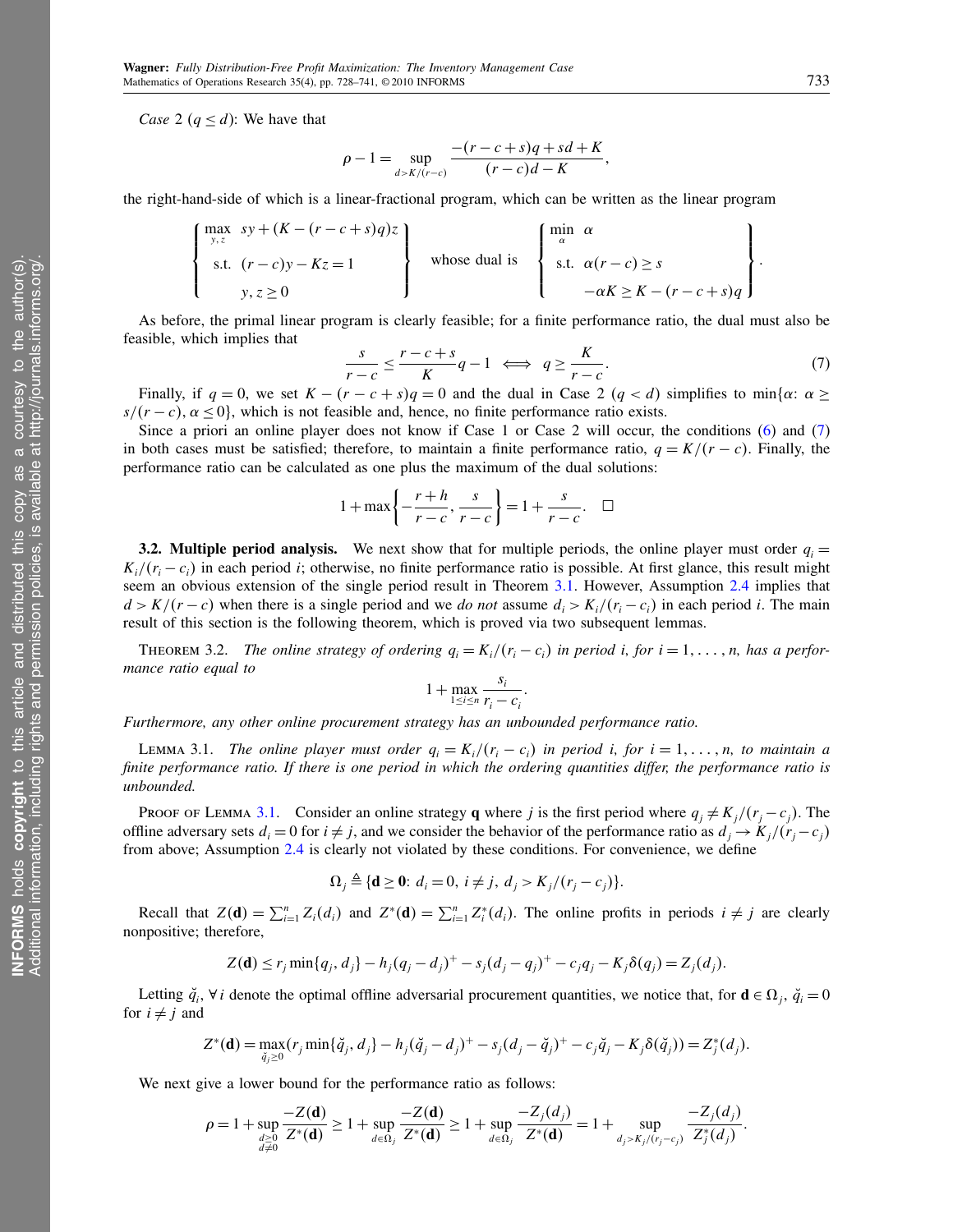Because  $q_j \neq K_j/(r_j - c_j)$ , we know, via Theorem [3.1,](#page-4-0) that

$$
\sup_{d_j > K_j/(r_j - c_j)} \frac{-Z_j(d_j)}{Z_j^*(d_j)}
$$

is unbounded, and the proof is complete.  $\Box$ 

LEMMA 3.2. The performance ratio  $\rho$  of ordering  $q_i = K_i/(r_i - c_i)$  in each period i is equal to

$$
1+\max_{1\leq i\leq n}\frac{s_i}{r_i-c_i}.
$$

PROOF OF LEMMA 3.2. We begin by recalling that  $Z(\mathbf{d}) = \sum_{i=1}^{n} Z_i(d_i)$  and  $Z^*(\mathbf{d}) = \sum_{i=1}^{n} Z_i^*(d_i)$ . Let  $S =$  $\{i: d_i > K_i/((r_i - c_i)\}\)$  denote the set of periods where positive profit is possible; Assumption [2.4](#page-3-0) implies that S is nonempty. Clearly, for  $i \in S$ ,  $Z_i^*(d_i) = (r_i - c_i)d_i - K_i$ , and for  $i \notin S$ ,  $Z_i^*(d_i) = 0$ . Additionally, for  $i \in S$ , Theorem [3.1](#page-4-0) shows that  $-Z_i(d_i) \le (s_i/(r_i - c_i))Z^*(d_i)$  for all  $d_i > K_i/(r_i - c_i)$ .

We first prove an upper bound on  $\rho$ . For  $i \notin S$ ,  $d_i \leq K_i/(r_i - c_i) = q_i$ , the online ordering quantities. Therefore, for  $i \notin S$ ,

$$
Z_i(d_i) = r_i d_i - c_i \frac{K_i}{r_i - c_i} - h_i \left( \frac{K_i}{r_i - c_i} - d_i \right) - K_i = (r_i + h_i) d_i - (c_i + h_i) \frac{K_i}{r_i - c_i} - K_i.
$$

We can therefore find a demand-independent upper bound on the negation

$$
-Z_i(d_i) \le (c_i + h_i) \frac{K_i}{r_i - c_i} + K_i \triangleq \gamma_i,
$$

for  $i \notin S$ . Consequently, defining the demand-independent constant  $\gamma = \sum_{i \notin S} \gamma_i$ , we have that

$$
-Z(\mathbf{d}) = -\sum_{i \in S} Z_i(d_i) - \sum_{i \notin S} Z_i(d_i)
$$
  
\n
$$
\leq \sum_{i \in S} \left( \frac{s_i}{r_i - c_i} \right) Z_i^*(d_i) + \gamma
$$
  
\n
$$
\leq \max_{j \in S} \left\{ \frac{s_j}{r_j - c_j} \right\} \sum_{i \in S} Z_i^*(d_i) + \gamma
$$
  
\n
$$
= \max_{i \in S} \left\{ \frac{s_i}{r_i - c_i} \right\} Z^*(\mathbf{d}) + \gamma
$$
  
\n
$$
\leq \max_{1 \leq i \leq n} \left\{ \frac{s_i}{r_i - c_i} \right\} Z^*(\mathbf{d}) + \gamma;
$$

therefore, referring to Definition [5,](#page-4-0) we see that  $\rho \leq 1 + \max_{1 \leq i \leq n} \{ s_i / (r_i - c_i) \}$ . To show tightness of this bound, we pick an arbitrary  $i \in \{1, \ldots, n\}$ , we let  $d_i = 0$  for  $j \neq i$  and pick some value of  $d_0 > K_i/(r_i - c_i)$ . For  $\lambda \geq 0$ ,  $d_i = d_0 + \lambda/(r_i - c_i) > K_i/(r_i - c_i)$  and, consequently,  $Z^*(d) = Z_i^*(d_i) = (r_i - c_i)d_i - K_i$  for all d satisfying these conditions. For  $j \neq i$ , the online profit in period j satisfies

$$
-Z_j(d_j) = (c_j + h_j) \frac{K_j}{r_j - c_j} + K_j,
$$

and in period i,

$$
-Z_i(d_i) = s_i d_i - (r_i - c_i + s_i) \frac{K_i}{r_i - c_i} + K_i.
$$

As  $\lambda \to \infty$ , the ratio of  $-Z(\mathbf{d}) = -\sum_{i=1}^{n} Z_i(d_i)$  to  $Z^*(\mathbf{d}) = (r_i - c_i)d_i - K_i$  approaches  $s_i/(r_i - c_i)$  arbitrarily closely. Because i was chosen arbitrarily, we can get the ratio  $-Z(d)/Z<sup>*</sup>(d)$  arbitrarily close to max<sub>1≤i≤n</sub> {s<sub>i</sub>/(r<sub>i</sub> – c<sub>i</sub>)}, which implies that the performance ratio is at least 1 + max<sub>1≤i≤n</sub>{s<sub>i</sub>/(r<sub>i</sub> – c<sub>i</sub>)}.  $\Box$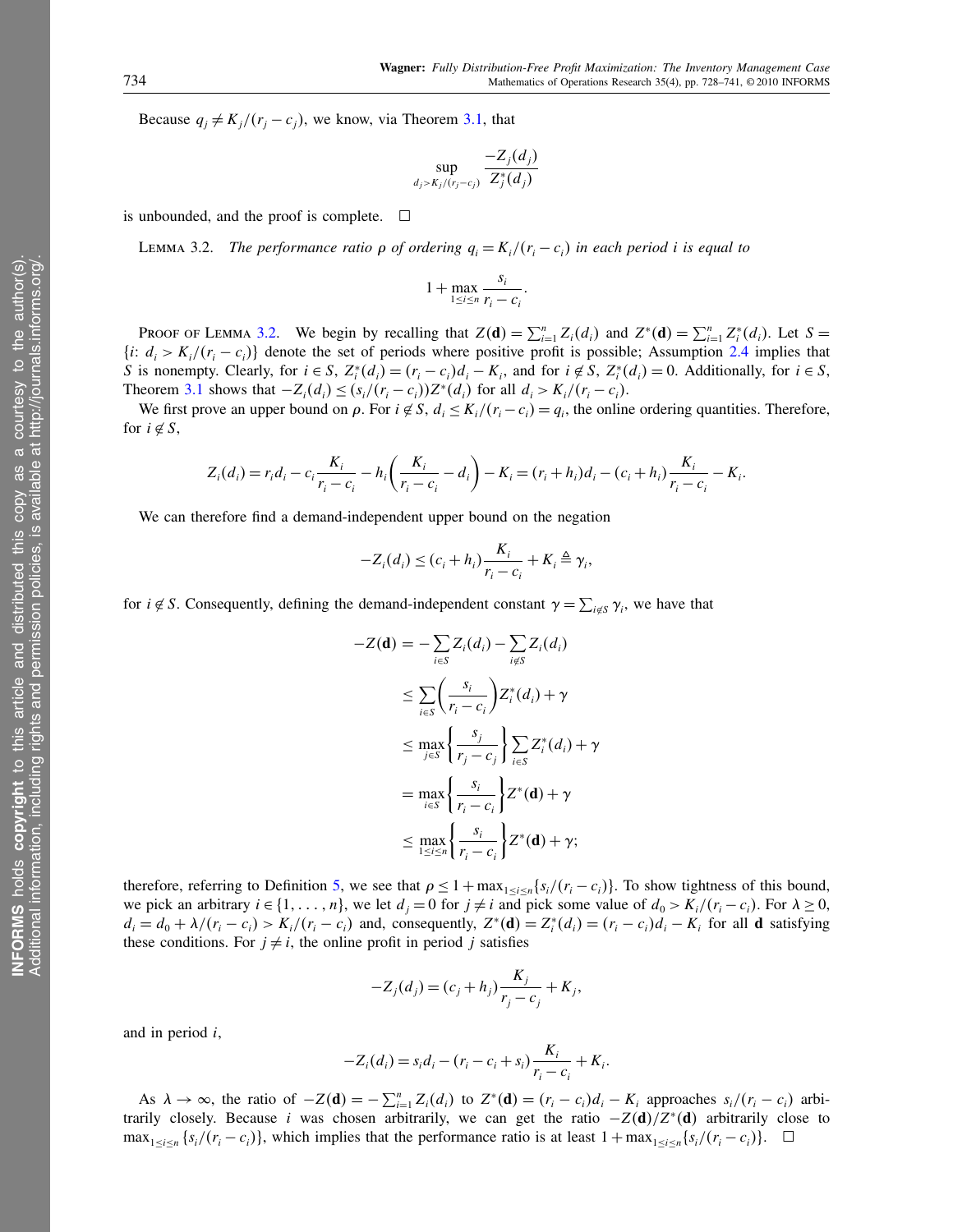$$
Z^* = \max \sum_{i=1}^n (r_i \min\{q_i + I_{i-1}^+, d_i + I_{i-1}^- \} - h_i I_i^+ - s_i I_i^- - c_i q_i - K_i \delta(q_i)),
$$
  
s.t.  $I_i = I_{i-1} + q_i - d_i, \quad i = 1, ..., n,$   
 $q_i \ge 0, \quad i = 1, ..., n.$ 

<span id="page-7-0"></span>in detail. We prove a number of results, many of which are negative. We begin by considering in §4.1 the case where the fixed ordering costs  $K_i$  are zero. We show that the online cost of an arbitrary online procurement strategy  $q$  is a linear combination of  $q$  and the demands  $d$ . We then give a necessary and sufficient condition for the arbitrary online strategy q to have a finite performance ratio, and we characterize the ratio. Next, in [§4.2,](#page-9-0) we show that if fixed ordering costs are positive  $(K_i > 0, \forall i)$ , no finite performance ratio can be guaranteed. Next, in [§4.3,](#page-10-0) we show that if positive inventory is maintained in any period, no finite performance ratio can be guaranteed. We then give an intuitive online strategy, whose finite performance ratio we bound from above and below. Finally, we consider a special cost structure and study the asymptotic case in [§4.4.](#page-10-0)

Throughout the analysis of model [\(3\)](#page-3-0), the following notions are important and useful. Let  $P = \{i : I_i \ge 0\}$  and  $N = \{i: I_i \leq 0\}$  denote the periods of nonnegative and nonpositive inventory, respectively. If inventory is zero in period *i*, we can assign *i* arbitrarily to P or N. Clearly, P and N are subsets of  $\{1, \ldots, n\}$ , so if  $i \notin \{1, \ldots, n\}$ , then  $i \notin N \vee P$ . Finally, we will also require the following lemma that provides lower and upper bounds on the optimal offline adversarial cost; the proof is provided in the appendix.

LEMMA 4.1. The optimal offline cost of model  $(3)$  has the following upper bound

$$
Z^*(\mathbf{d}) \leq (\mathbf{r} - \mathbf{c} + \omega \mathbf{e})' \mathbf{d},
$$

where  $\omega = \sum_{i=1}^{n} \max\{0, -(r_i - r_{i+1}) + (c_i - c_{i+1}) - s_i, r_i - (c_i - c_{i+1}) - h_i\}$ . Furthermore, if  $K_i = 0$  for all i, the optimal offline cost of model [\(3\)](#page-3-0) has the following lower bound:

$$
Z^*(\mathbf{d}) \geq (\mathbf{r} - \mathbf{c})' \mathbf{d}.
$$

4.1. General analysis for zero fixed ordering costs. In this section we assume that fixed ordering costs are zero; i.e.,  $K_i = 0$  for all i. Letting  $\mathbf{1}_{\{i \in S\}}$  denote the indicator function for whether  $i \in S$ , we have the following linear combination characterization of the cost of an arbitrary online strategy. Note that a summation over an empty set is defined as zero.

LEMMA 4.2. For an arbitrary online strategy  $q \ge 0$ , we can write the online cost as

$$
Z(\mathbf{d}) = \mathbf{a}'\mathbf{d} + \mathbf{b}'\mathbf{q},
$$

where

$$
a_i = r_i \mathbf{1}_{\{i \in P\}} + \sum_{\substack{j=i \ j \in P}}^n h_j + \sum_{\substack{j=i-1 \ j \in P}}^n r_j - \sum_{\substack{j=i \ j \in N}}^n s_j - \sum_{\substack{j=i-1 \ j \in N}}^n r_j
$$
  

$$
j - 1 \in N
$$

and

$$
b_i = r_i \mathbf{1}_{\{i \in N\}} - c_i + \sum_{\substack{j=i \ j \in N}}^n s_j + \sum_{\substack{j=i-1 \ j \in N}}^n r_j - \sum_{\substack{j=i \ j \in P}}^n h_j - \sum_{\substack{j=i-1 \ j \in P}}^n r_j,
$$

for  $i = 1, \ldots, n$ .

Proof of Lemma 4.2. We begin by noting that the periods where backlogged demand drives the revenue generation correspond exactly to those periods that end with nonnegative inventory:

$$
\{i\colon q_i + I_{i-1}^+ \geq d_i + I_{i-1}^-\} = \{i\colon I_{i-1}^+ - I_{i-1}^- + q_i - d_i \geq 0\} = P.
$$

Decomposing along the partition  $(P, N)$ , we have that the online cost

$$
Z(\mathbf{d}) = \sum_{i \in P} (r_i(d_i + I_{i-1}^-) - h_i I_i) + \sum_{i \in N} (r_i(q_i + I_{i-1}^+) + s_i I_i) - \mathbf{c}' \mathbf{q},
$$
\n(8)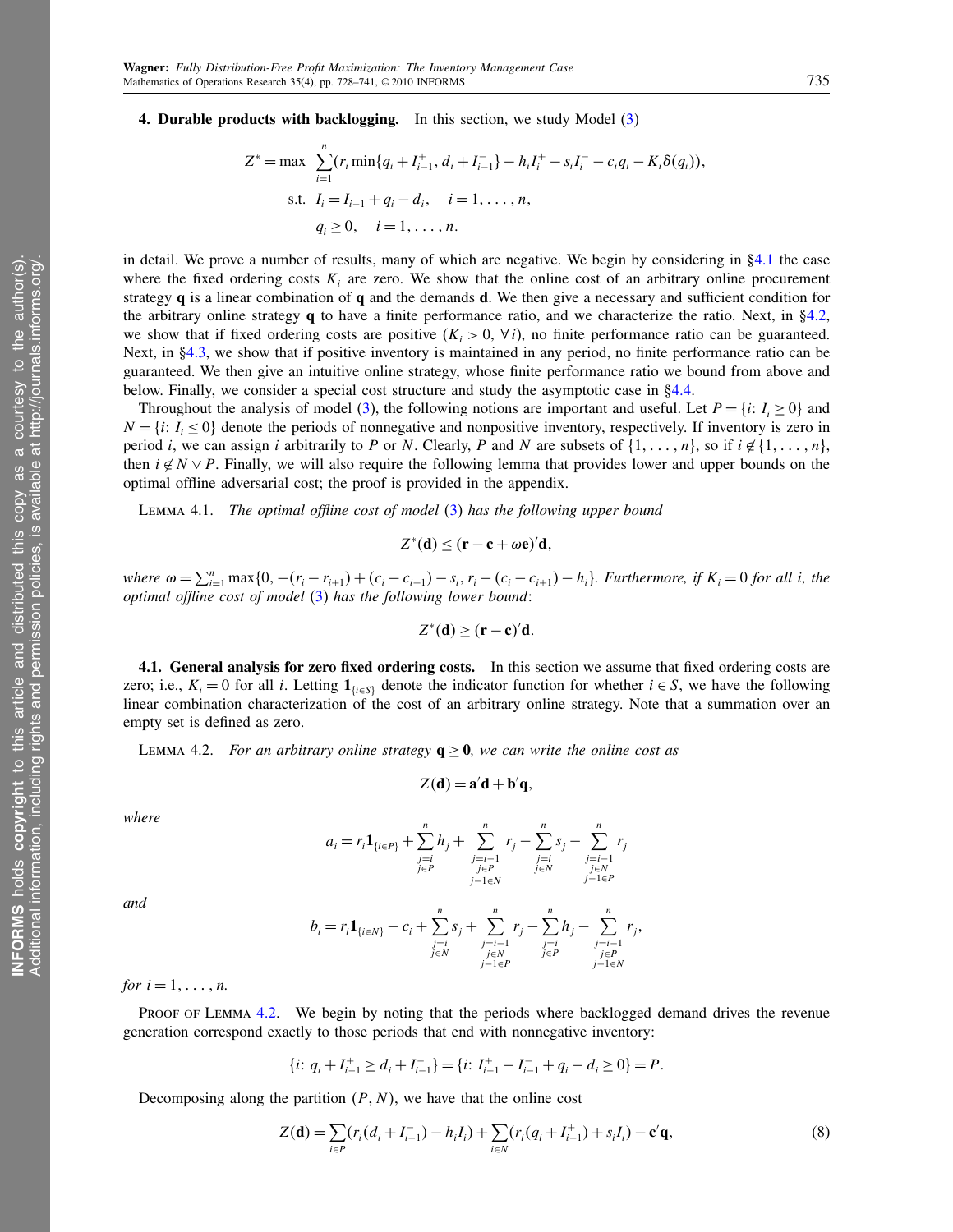<span id="page-8-0"></span>since  $I_i^+ = I_i$  for  $i \in P$  and  $I_i^- = -I_i$  for  $i \in N$ . We first consider  $i \in P$  and see that the cost contribution from periods ending with nonnegative inventory can be written as

$$
\sum_{i \in P} (r_i(d_i + I_{i-1}^-) - h_i I_i) = \sum_{i \in P} (r_i d_i - h_i I_i) - \sum_{\substack{i \in P \\ i-1 \in N}} r_i I_{i-1}
$$
\n
$$
= \sum_{i \in P} (r_i d_i - h_i(\hat{q}_i - \hat{d}_i)) - \sum_{\substack{i \in P \\ i-1 \in N}} r_i(\hat{q}_{i-1} - \hat{d}_{i-1}), \tag{9}
$$

where the second equality is obtained via the identities  $I_i = \sum_{j=1}^{i} (q_j - d_j) = \hat{q}_i - \hat{d}_i$ . Expanding and inverting summations (e.g.,  $\sum_{i \in P} h_i \hat{q}_i = \sum_{i \in P} h_i \sum_{j=1}^i q_j = \sum_{i=1}^n q_i \sum_{j=i, j \in P}^n h_j$ ), we have that Expression (9) is equal to

$$
\sum_{i \in P} r_i d_i - \sum_{i=1}^n q_i \sum_{\substack{j=i \ j \in P}}^n h_j + \sum_{i=1}^n d_i \sum_{\substack{j=i \ j \in P}}^n h_j - \sum_{i=1}^n q_i \sum_{\substack{j=i-1 \ j \in P}}^n r_j + \sum_{i=1}^n d_i \sum_{\substack{j=i-1 \ j \in P}}^n r_j
$$
\n
$$
= \sum_{i \in P} r_i d_i - \mathbf{q}' \mathbf{f} + \mathbf{d}' \mathbf{f} - \mathbf{q}' \mathbf{g} + \mathbf{d}' \mathbf{g},
$$
\n(10)

where  $f_i = \sum_{j=i, j \in P}^n h_j$  and  $g_i = \sum_{j=i-1, j \in P, j-1 \in N}^n r_j$ . Similarly, for  $i \in N$ , the cost contribution from periods ending with nonpositive inventory can be written as

$$
\sum_{i \in N} (r_i(q_i + I_{i-1}^+) + s_i I_i) = \sum_{i \in N} (r_i q_i + s_i I_i) + \sum_{\substack{i \in N \\ i-1 \in P}} r_i I_{i-1}
$$
\n
$$
= \sum_{i \in N} (r_i q_i + s_i (\hat{q}_i - \hat{d}_i)) + \sum_{\substack{i \in N \\ i-1 \in P}} r_i (\hat{q}_{i-1} - \hat{d}_{i-1})
$$
\n
$$
= \sum_{i \in N} r_i q_i + \sum_{i=1}^n q_i \sum_{\substack{j=i \\ j \in N}}^n s_j - \sum_{i=1}^n d_i \sum_{\substack{j=i \\ j \in N}}^n s_j + \sum_{i=1}^n q_i \sum_{\substack{j=i-1 \\ j \in N}}^n r_j - \sum_{\substack{j=i-1 \\ j \in N}}^n d_i \sum_{\substack{j=i-1 \\ j \in N}}^n r_j
$$
\n
$$
= \sum_{i \in N} r_i q_i + \mathbf{q}' \mathbf{u} - \mathbf{d}' \mathbf{u} + \mathbf{q}' \mathbf{v} - \mathbf{d}' \mathbf{v}, \tag{11}
$$

where  $u_i = \sum_{j=i, j \in N}^n s_j$  and  $v_i = \sum_{j=i-1, j \in N, j-1 \in P}^n r_j$ . Consequently, using Equations [\(8\)](#page-7-0), (10), and (11), we obtain that

$$
Z(\mathbf{d}) = \sum_{i \in P} r_i d_i + \sum_{i \in N} r_i q_i + \mathbf{q}'(\mathbf{u} + \mathbf{v} - \mathbf{f} - \mathbf{g} - \mathbf{c}) + \mathbf{d}'(\mathbf{f} + \mathbf{g} - \mathbf{u} - \mathbf{v})
$$
  
=  $\mathbf{a}'\mathbf{d} + \mathbf{b}'\mathbf{q}$ .

We next give a necessary and sufficient condition for the existence of a finite performance ratio for an arbitrary online procurement strategy, and we provide an upper bound on the ratio if it exists. The following lemma is presented using the notation of Lemma [4.2.](#page-7-0)

LEMMA 4.3. For an arbitrary online strategy  $q \ge 0$ , a finite performance ratio exists if and only if  $b'q \ge 0$ . Furthermore, if a finite ratio  $\rho$  exists, it satisfies

$$
\max_{1 \le i \le n} \frac{-a_i}{r_i - c_i + \omega} \le \rho \le \max_{1 \le i \le n} \frac{-a_i}{r_i - c_i},
$$

where

$$
\omega = \sum_{i=1}^n \max\{0, -(r_i - r_{i+1}) + (c_i - c_{i+1}) - s_i, r_i - (c_i - c_{i+1}) - h_i\}.
$$

PROOF OF LEMMA 4.3. Utilizing the lower bound in Lemmas [4.1](#page-7-0) and [4.2,](#page-7-0) an upper bound for the performance ratio is  $\ell$  a  $\ell$ 

$$
\rho \leq 1 + \sup_{\substack{d \geq 0 \\ d \neq 0}} \frac{-\mathbf{a}'\mathbf{d} - \mathbf{b}'\mathbf{q}}{(\mathbf{r} - \mathbf{c})'\mathbf{d}}.
$$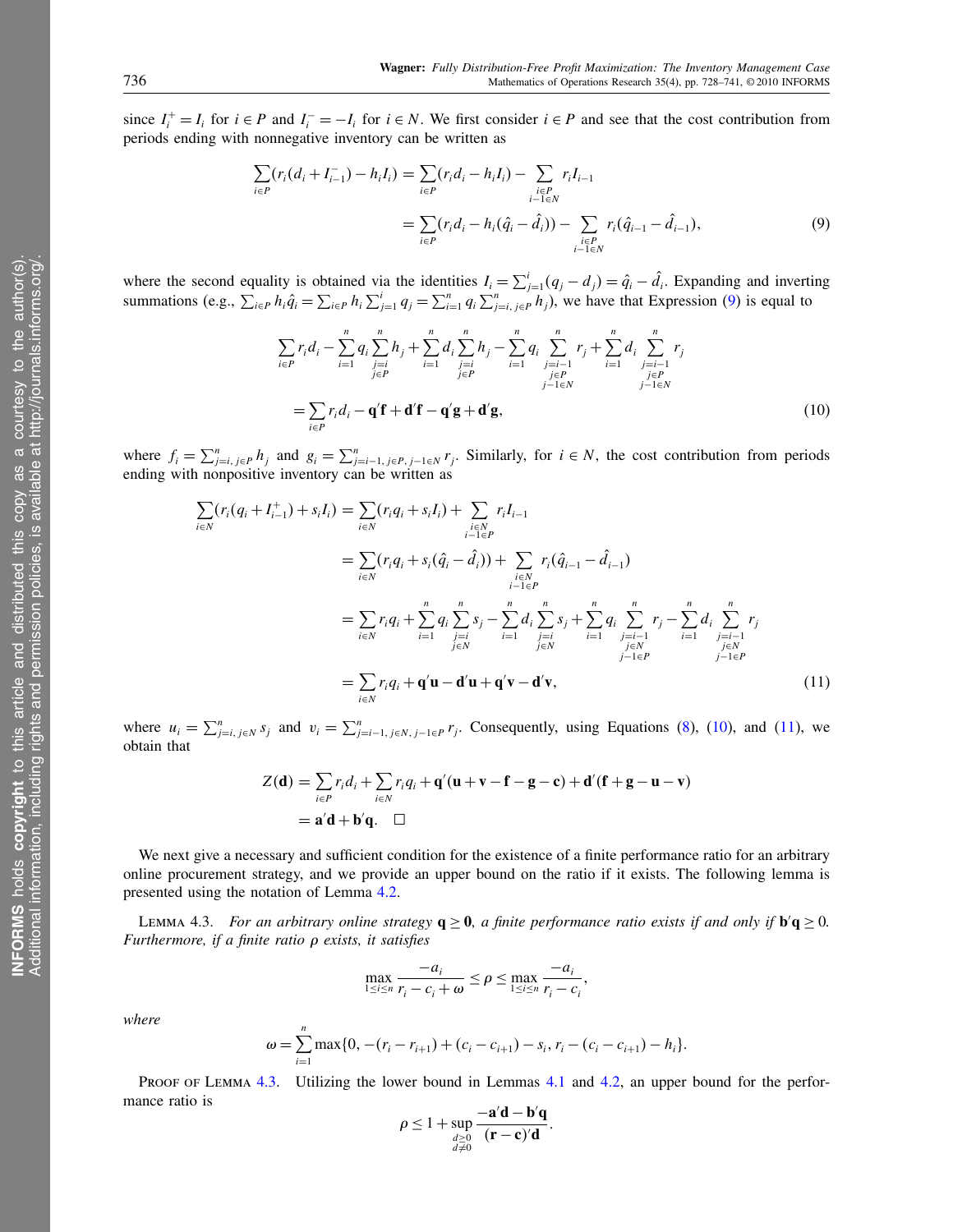<span id="page-9-0"></span>As the supremum in the upper bound is a linear-fractional program, it is equivalent to the following linear program:

$$
\begin{cases}\n\max_{y,z} & -a'y - b'qz \\
s.t. & (\mathbf{r} - \mathbf{c})'y = 1 \\
y \ge 0 & z \ge 0\n\end{cases}\n\text{ whose dual is }\n\begin{cases}\n\min_{\alpha} & \alpha \\
s.t. & \alpha(\mathbf{r} - \mathbf{c}) \ge -\mathbf{a} \\
0 \ge -b'q\n\end{cases}.
$$

Therefore, if the dual is feasible, a finite upper bound exists, which implies that a finite performance ratio exists. The dual is feasible when  $\mathbf{b}'\mathbf{q} \geq 0$ , which implies that the performance ratio is at most  $1 +$  $\max_{1 \le i \le n} \{-a_i/(r_i - c_i)\}\$  (i.e., one plus the optimal dual value). This proves the sufficiency of  $\mathbf{b}'\mathbf{q} \ge 0$  for a finite performance ratio. Repeating the above analysis with the upper bound from Lemma [4.1](#page-7-0) provides the lower bound on the performance ratio and proves that  $\mathbf{b}'\mathbf{q} \ge 0$  is also a necessary condition.  $\Box$ 

4.2. Impossibility of a finite performance ratio for positive fixed ordering costs. We now consider the case where fixed ordering costs are positive, and we show the existence of a 2-period problem that does not admit a finite performance ratio.

## LEMMA 4.4. There exists a 2-period problem with  $K_1, K_2 > 0$  that does not admit a finite performance ratio.

PROOF OF LEMMA 4.4. We begin by modifying the proof of Lemma [4.3](#page-8-0) to incorporate the fixed ordering costs  $K_i$ ,  $\forall i$ . Indeed, we let  $\mathcal{K} = \sum_{i=1}^n K_i \delta(q_i)$  and note that Lemma [4.2](#page-7-0) is trivially modified to give  $Z(\mathbf{d}) =$  $\mathbf{a}'\mathbf{d} + \mathbf{b}\mathbf{q} - \mathcal{K}$ . Lemma [4.1](#page-7-0) states that  $Z^*(\mathbf{d}) \le (\mathbf{r} - \mathbf{c} + \omega \mathbf{e})' \mathbf{d}$ , and we obtain the following lower bound for the performance ratio

$$
\rho \geq 1 + \sup_{\substack{d \geq 0 \\ d \neq 0}} \frac{-\mathbf{a}'\mathbf{d} - \mathbf{b}'\mathbf{q} + \mathcal{K}}{(\mathbf{r} - \mathbf{c} + \omega \mathbf{e})'\mathbf{d}}.
$$

As the supremum in the lower bound is a linear-fractional program, it is equivalent to the following linear program2

$$
\begin{cases}\n\max_{y,z} -\mathbf{a}^{\prime}\mathbf{y} + (\mathcal{K} - \mathbf{b}^{\prime}\mathbf{q})z \\
\text{s.t. } (\mathbf{r} - \mathbf{c} + \omega \mathbf{e})^{\prime}\mathbf{y} = 1 \\
\mathbf{y} \geq \mathbf{0}, \quad z \geq 0\n\end{cases}\n\text{ whose dual is }\n\begin{cases}\n\min_{\alpha} \alpha \\
\text{s.t. } \alpha(\mathbf{r} - \mathbf{c} + \omega \mathbf{e}) \geq -\mathbf{a} \\
0 \geq \mathcal{K} - \mathbf{b}^{\prime}\mathbf{q}\n\end{cases}.
$$

Note that the dual is feasible when  $\mathbf{b}'\mathbf{q} - \mathcal{X} \ge 0$ . We next show that there exist cost and demand parameters that lead to an infeasible dual, which implies that the performance ratio is unbounded. We consider a two-period problem and analyze the periods sequentially.

For  $n = 1$ , the online player does not know if a subsequent period exists, so he/she must assume the current period is the only period in deriving an ordering quantity that admits a finite performance ratio. We first consider a positive quantity  $q_1 > 0$  which, for a finite performance ratio, requires  $b_1q_1 - K_1 \ge 0$ . If  $q_1 > d_1$ , we have that  $1 \in P$ ,  $b_1 = -c_1 - h_1$  and we require  $(c_1 + h_1)q_1 + K_1 \leq 0$ , an impossibility. Because we can not eliminate the possibility that  $q_1 > d_1$ , we conclude that  $q_1 = 0$  and  $1 \in N$ , which satisfies  $b_1(0) - K_1\delta(0) = 0$ .

For  $n = 2$ ,  $2 \in P$  if  $q_2 > d_1 + d_2$ , which implies  $b_2 = -c_2 - h_2 - r_2$  and, for dual feasibility, we require  $(c_2 + h_2 + r_2)q_2 + K_2 \leq 0$ , again an impossibility. Therefore, we require  $2 \in N$ ; since we do not know  $d_2$ , we must account for the possibility that  $d_2 = 0$ , which implies  $q_2 \leq d_1$  to guarantee  $2 \in N$ . Assuming this is the case,  $b_2 = r_2 - c_2 + s_2 > 0$  and, for dual feasibility,  $q_2 \ge K_2/(r_2 - c_2 + s_2)$ . If  $K_2/(r_2 - c_2 + s_2) > d_1$ , then there is no possible value for  $q_2$  to maintain a finite performance ratio.  $\Box$ 

REMARK 4.1. Note that, for a single period, the first part of the proof of Lemma 4.4 can be modified slightly to obtain the proof of Theorem [3.1.](#page-4-0) Indeed, instead of using an upper bound on  $Z^*(d)$ , using the lower bound  $Z^*(d) \ge (r - c)d - K$ , which is tight because of Assumption [2.4,](#page-3-0) results in the original proof of Theorem [3.1.](#page-4-0)

<sup>2</sup> See Footnote 1.

<sup>&</sup>lt;sup>1</sup> Technically, the vectors **a** and **b** are functions of the data q and variables **d** via the induced partition  $(P, N)$ , so the optimization problem is actually not a linear program. However, a formal Lagrangian (weak) duality analysis arrives at the same conclusion and, for simplicity, we abuse notation and present the analysis as if **a** and **b** were constant vectors.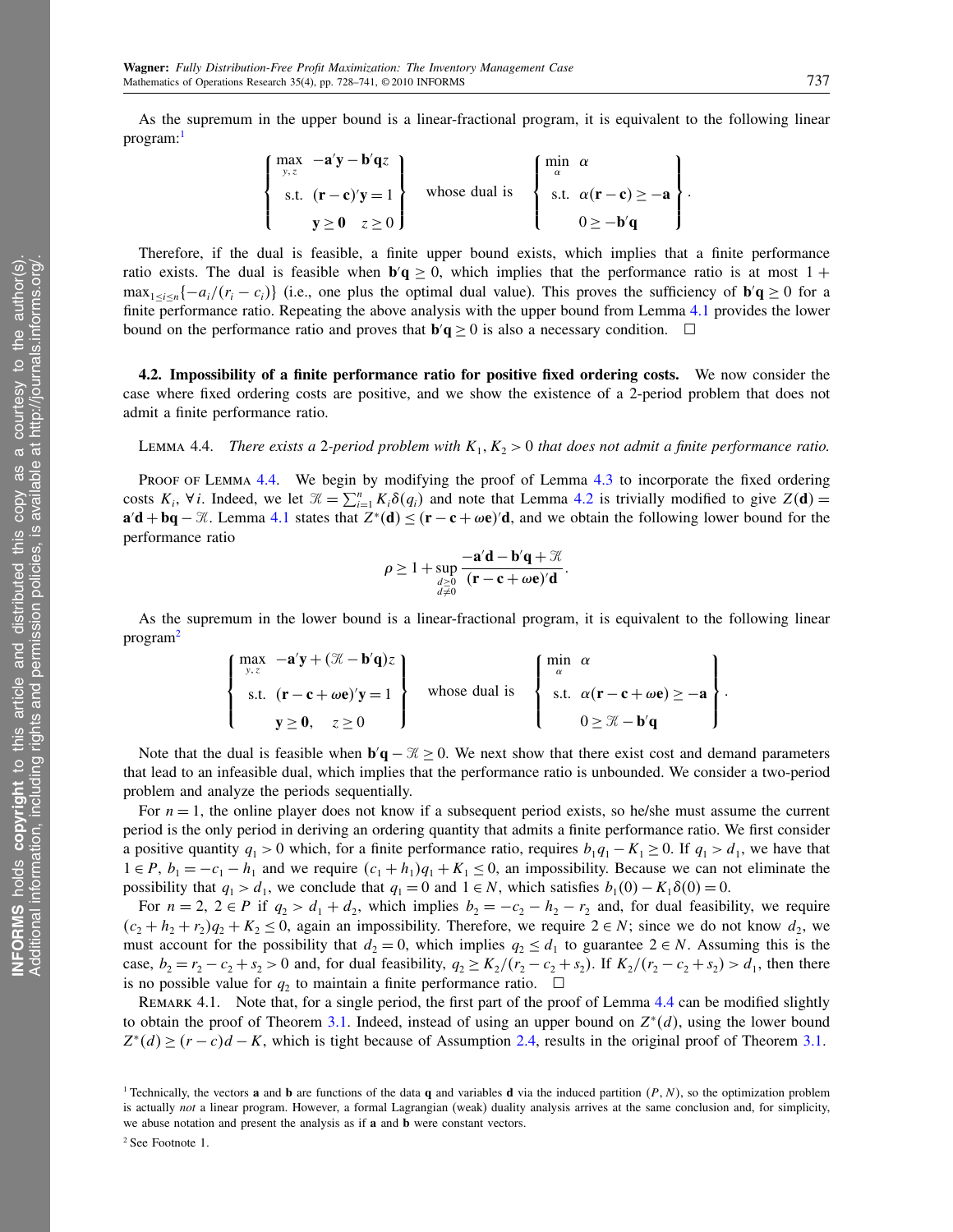<span id="page-10-0"></span>4.3. Avoiding positive inventory: A best-possible online strategy. We next show that, even if fixed ordering costs are zero in all periods, maintaining positive inventory precludes the existence of a finite performance ratio. In particular, we give a two-period example that illustrates this property.

LEMMA 4.5. There exists a two-period problem with  $K_1 = K_2 = 0$ , where maintaining positive inventory implies that no finite performance ratio exists.

PROOF OF LEMMA 4.5. We present a two-period  $(n = 2)$  example that does not allow a finite performance ratio. Suppose that inventory is held at the end of period 1; i.e.,  $I_1 = q_1 - d_1 > 0$  and  $1 \in P$ . If  $2 \in P$ ,  $b_1 =$  $-c_1 - (h_1 + h_2)$ , and  $b_2 = -c_2 - h_2$ . Applying Lemma [4.3,](#page-8-0) we see that a finite performance ratio exists if and only if  $(c_1 + h_1 + h_2)q_1 + (c_2 + h_2)q_2 \le 0$ , an impossibility. Finally, if  $d_2 = 0$ , then  $2 \in P$  (i.e., the online player can not avoid seeing positive inventory at the end of period 2), and no finite performance ratio exists.  $\Box$ 

Finally, we show that the simple and intuitive strategy of ordering the previous period's demand (i.e.,  $q_1 = 0$ ) and  $q_i = d_{i-1}, i > 1$ ) is a best-possible online strategy. Essentially, this strategy only satisfies the backlogged demand from the previous period and does not attempt to guess future demands (or assumes they are zero). Given the confines of the complete lack of knowledge of future demand, this strategy is the best possible. However, the cost structure does provide us a performance guarantee for this strategy.

THEOREM 4.1. If  $K_i = 0$  for all i, the online procurement strategy  $\mathbf{q} = \mathbf{d}^{-1}$  is a best-possible online strategy, with performance ratio

$$
1 + \max_{1 \le i \le n} \frac{\tilde{s}_i}{r_i - c_i + \omega} \le \rho \le 1 + \max_{1 \le i \le n} \frac{\tilde{s}_i}{r_i - c_i},
$$

where

$$
\omega = \sum_{i=1}^{n} \max\{0, -(r_i - r_{i+1}) + (c_i - c_{i+1}) - s_i, r_i - (c_i - c_{i+1}) - h_i\}.
$$

PROOF OF THEOREM 4.1. The strategy  $q_1 = 0$  and  $q_i = d_{i-1}$ ,  $i > 1$  has  $i \in N$  for all i, which implies  $a_i = -\tilde{s}_i$ and  $b_i = r_i - c_i + \tilde{s}_i > 0$  for all i. Clearly,  $\mathbf{b}'\mathbf{q} \ge 0$  and Lemma [4.3](#page-8-0) states that a performance ratio exists, and it is at least

$$
\max_{1 \le i \le n} \frac{-a_i}{r_i - c_i + \omega} = \max_{1 \le i \le n} \frac{\tilde{s}_i}{r_i - c_i + \omega},
$$

$$
\max_{1 \le i \le n} \frac{-a_i}{r_i - c_i} = \max_{1 \le i \le n} \frac{\tilde{s}_i}{r_i - c_i}.
$$

and at most

where

Note that we do not know the exact performance ratio 
$$
\rho
$$
; however, we can show it is a best-possible online  
strategy. To see this, we assume that there exists another strategy with a strictly smaller performance ratio.  
 Lemmas 4.2 and 4.3 then imply that there must exist some period  $i \in P$ . However, the argument in the proof of  
Lemma 4.5 can be easily modified to show that no finite performance ratio exists for this conjectured strategy  
because  $P \neq \emptyset$ , and we have a contradiction.  $\square$ 

4.4. The asymptotic case. In this section, we consider a special cost structure that introduces discounting and allows us to make statements about the performance ratio of the online strategy  $q = d^{-1}$  for an infinite number of periods. In particular, we assume that there exist r, c, s,  $h > 0$  and  $\delta \in (0, 1)$  such that

$$
r_i = r\delta^i
$$
,  $c_i = c\delta^i$ ,  $s_i = s\delta^i$ ,  $h_i = h\delta^i$ , for  $i = 1, ..., n$ .

THEOREM 4.2. If  $K_i = 0$  for all i, the online procurement strategy  $\mathbf{q} = \mathbf{d}^{-1}$  is a best-possible online strategy, with a performance ratio

$$
1 + \frac{s}{r - c + \bar{\omega}} \frac{1}{1 - \delta} \le \rho \le 1 + \frac{s}{r - c} \frac{1}{1 - \delta},
$$
  

$$
\max\{0, r, \sigma(1 - \delta), \delta\}
$$

 $\bar{\omega} = \frac{\max\{0, r - c(1 - \delta) - h\}}{1 - \delta}.$ 

PROOF OF THEOREM 4.2. We augment the proof of Theorem 4.1 to prove this result. Indeed, for the upper bound on the performance ratio, we have that

$$
\max_{1 \le i \le n} \frac{\tilde{s}_i}{r_i - c_i} = \max_{1 \le i \le n} \frac{s \sum_{j=0}^{n-i} \delta^j}{r - c} = \max_{1 \le i \le n} \frac{s((1 - \delta^{n-i+1})/(1 - \delta))}{r - c} = \frac{s}{r - c} \frac{1 - \delta^n}{1 - \delta}.
$$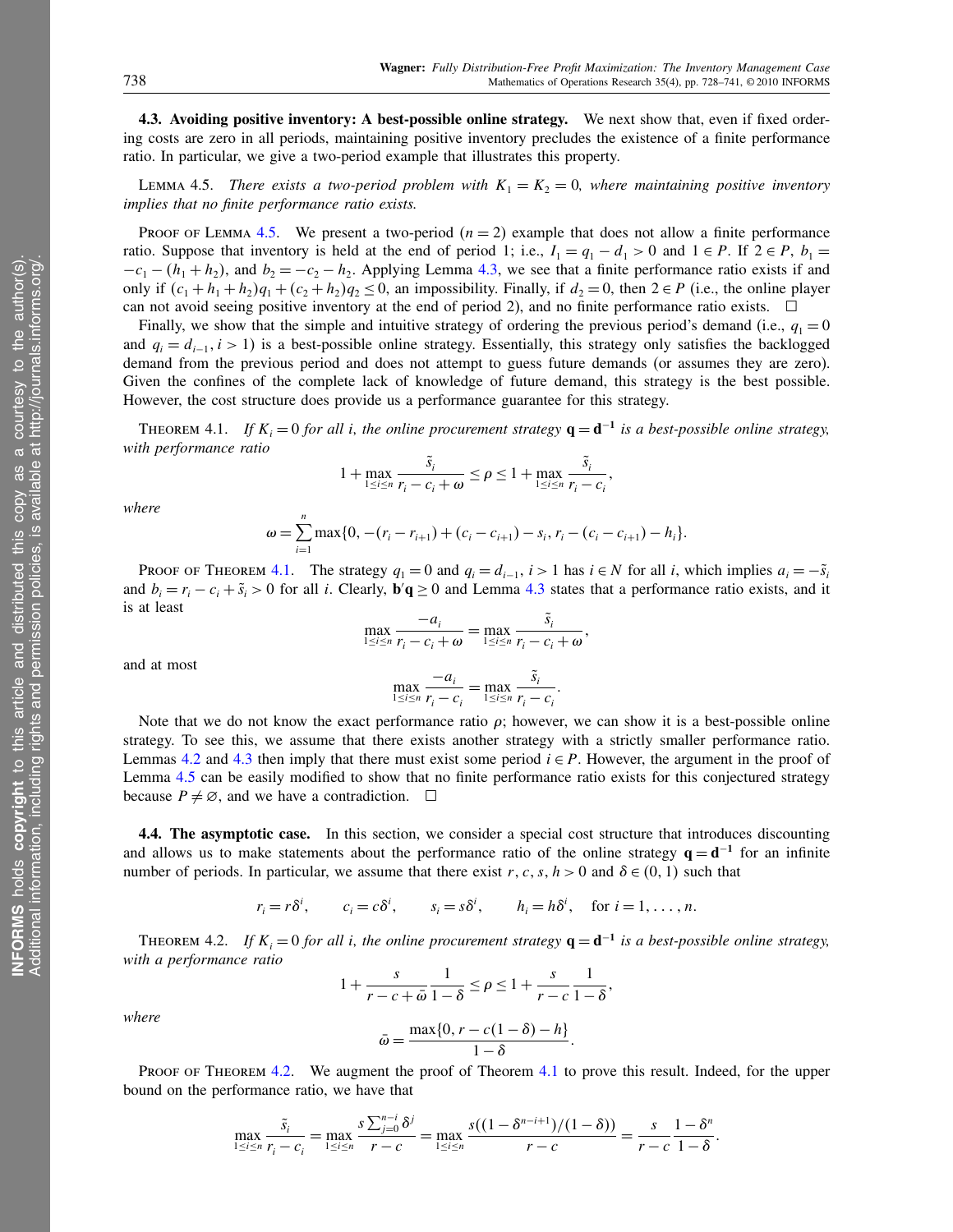Taking the limit  $n \to \infty$  proves the upper bound. Next, we consider the lower bound; we have that

$$
\omega = \sum_{i=1}^{n} \max\{0, -(r_i - r_{i+1}) + (c_i - c_{i+1}) - s_i, r_i - (c_i - c_{i+1}) - h_i\}
$$
  
\n
$$
= \sum_{i=1}^{n} \max\{0, -(r\delta^i - r\delta^{i+1}) + (c\delta^i - c\delta^{i+1}) - s\delta^i, r\delta^i - (c\delta^i - c\delta^{i+1}) - h\delta^i\}
$$
  
\n
$$
= \sum_{i=1}^{n} \max\{0, -(r - c)\delta^i(1 - \delta) - s\delta^i, r\delta^i - c\delta^i(1 - \delta) - h\delta^i\}
$$
  
\n
$$
= \max\{0, r - c(1 - \delta) - h\} \sum_{i=1}^{n} \delta^i
$$
  
\n
$$
= \max\{0, r - c(1 - \delta) - h\} \frac{\delta - \delta^{n+1}}{1 - \delta}.
$$

Consequently, for the lower bound on the performance ratio, we have that

$$
\max_{1 \le i \le n} \frac{\tilde{s}_i}{r_i - c_i + \omega} = \max_{1 \le i \le n} \frac{s \sum_{j=0}^{n-i} \delta^j}{r - c + \omega \delta^{-i}} = \max_{1 \le i \le n} \frac{s((1 - \delta^{n-i+1})/(1 - \delta))}{r - c + \omega \delta^{-i}} = \frac{s}{r - c + \omega \delta^{-1}} \frac{1 - \delta^n}{1 - \delta}.
$$

Letting  $\bar{\omega} = \omega/\delta$  and taking the limit  $n \to \infty$  proves the lower bound.  $\Box$ 

5. Future research. In this section we briefly mention potential directions for continuing the research in this paper. The first direction considers hybrids of the two problems considered herein. The second concerns randomized online algorithms.

This paper considers two main problems: (1) perishable products with lost sales and (2) durable products with backlogged demand. An interesting direction of research would be to consider mixtures of these two problems, such as (A) durable products with lost sales and (B) perishable products with backlogged demand. Practically speaking, Problem (A) is likely more relevant.

Another direction that can be studied is randomized online algorithms. The competitive ratio might be relevant if randomized algorithms are considered, as trivialities can be averaged out. Also, regarding the durable products with backlogged demand case, randomized online algorithms might be able to overcome some of the limitations proved in [§4](#page-7-0) for deterministic online algorithms. Finally, randomization can reduce the conservatism of the online algorithms and increase their practicality.

### Appendix A. Proof of Lemma [4.1](#page-7-0)

Proof. Because ordering  $d_i$  in period i is a feasible offline solution, we have the lower bound  $Z^*(d) \ge$  $(\mathbf{r} - \mathbf{c})' \mathbf{d} > 0$  for  $K_i = 0$  for all i; the lower bound is positive because  $\mathbf{r} - \mathbf{c} > 0$  and  $\mathbf{d} \neq 0$ . We next derive the upper bound, for arbitrary fixed ordering costs  $K_i$ , using linear programming duality theory.

The offline problem [\(3\)](#page-3-0) is not a convex optimization problem, so we therefore study the formulation using binary integer programming, which we then relax to obtain a linear program, whose dual provides a valuable upper bound on  $Z^*(d)$ .

We define variables  $p_i \ge 0$  and  $n_i \ge 0$  as the positive and negative parts of  $I_i$ , for  $i = 1, \ldots, n$ . In other words,  $I_i = p_i - n_i$  and  $|I_i| = p_i + n_i$ ; additionally, for convenience, we define  $p_0 = n_0 = 0$ . We also let  $w_i$ ,  $i = 1, \ldots, n$ denote binary variables that indicate whether  $I_i$  is nonnegative or nonpositive. Letting  $D = \sum_{i=1}^{n} d_i$  and observing that  $|I_i| \leq D$ , the relevant binary constraints are  $p_i \leq w_i D$  and  $n_i \leq (1 - w_i)D$  for  $i = 1, \ldots, n$ . We ignore the fixed ordering costs  $K_i$  to find an integer programming upper bound on  $Z^*(d)$ :

$$
\max_{\substack{x_i, n_i, p_i, q_i, w_i \\ i=1, ..., n}} \sum_{i=1}^n r_i x_i - s_i n_i - h_i p_i - c_i q_i,
$$
\n
$$
\text{s.t. } x_i \le q_i + p_{i-1}, \quad i = 1, ..., n,
$$
\n
$$
x_i \le d_i + n_{i-1}, \quad i = 1, ..., n,
$$
\n
$$
p_i \le w_i D, \quad i = 1, ..., n,
$$
\n
$$
n_i \le (1 - w_i) D, \quad i = 1, ..., n,
$$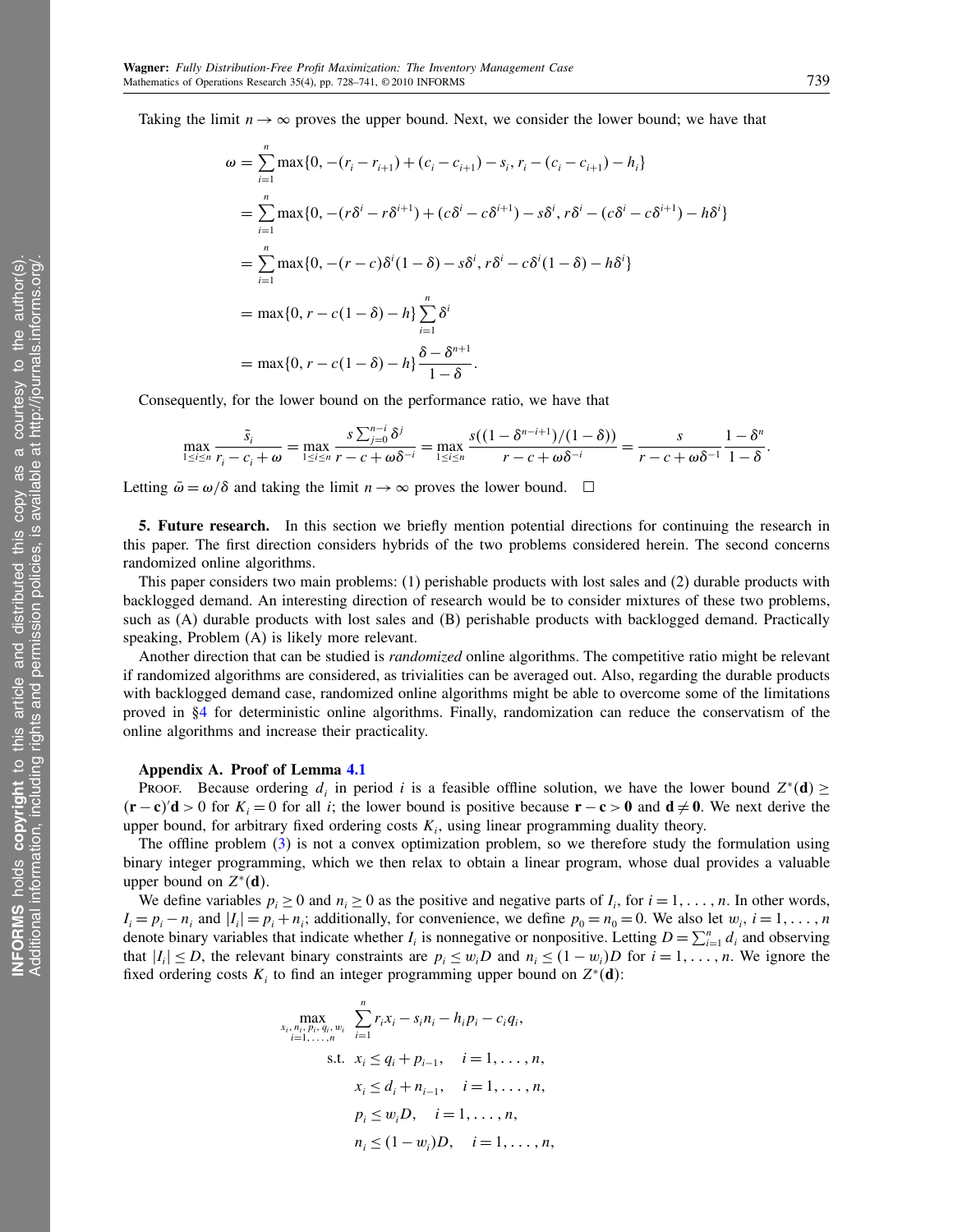$$
\sum_{j=1}^{i} (q_j - d_j) = p_i - n_i, \quad i = 1, ..., n,
$$
  
\n
$$
n_i, p_i, q_i \ge 0, \quad x_i \text{ free}, \quad w_i \in \{0, 1\}, \quad i = 1, ..., n.
$$

We next change variables by using  $\hat{q}_i = \sum_{j=1}^i q_j$ ,  $\hat{q}_0 = 0$ ,  $\hat{d}_i = \sum_{j=1}^i d_j$ , and  $\hat{d}_0 = 0$ ; this change of variable requires that we add the constraints  $\hat{q}_i - \hat{q}_{i-1} \ge 0$  for all i to replace the nonnegativity constraint on the  $q_i$ . Additionally, note that

$$
\mathbf{c}'\mathbf{q} = \sum_{i=1}^n c_i q_i = \sum_{i=1}^n c_i (\hat{q}_i - \hat{q}_{i-1}) = \hat{\mathbf{q}}' \mathbf{c} - \hat{\mathbf{q}}' \mathbf{c}^{+1}.
$$

Therefore, by relaxing the integer constraints, we obtain the following linear programming upper bound in matrix form, with associated dual variables:

> $\max_{x, n, p, \hat{q}, w} \mathbf{r}'\mathbf{x} - \mathbf{s}'\mathbf{n} - \mathbf{h}'\mathbf{p} - (\mathbf{c} - \mathbf{c}^{+1})'\hat{\mathbf{q}},$ s.t.  $x - \hat{q} + \hat{q}^{-1} - p^{-1} \le 0$  :  $\alpha$ ,  $x - n^{-1} \le d$  $:\boldsymbol{\beta},$  $p - wD \leq 0$  :  $\gamma$ ,  $\mathbf{n} + \mathbf{w}D \leq D\mathbf{e}$  :  $\delta$ ,  $\hat{q} - \mathbf{p} + \mathbf{n} = \hat{\mathbf{d}}$  :  $\theta$ ,  $w \le e$  :  $\phi$ ,  $\hat{\mathbf{q}}^{-1} - \hat{\mathbf{q}} \leq \mathbf{0}$  :  $\mathbf{\sigma}$ ,  $n, p, w \ge 0$ , x,  $\hat{q}$  free.

The dual of this linear program is

$$
\min_{\alpha, \beta, \gamma, \delta, \theta, \phi, \sigma} \beta' \mathbf{d} + D \delta' \mathbf{e} + \theta' \hat{\mathbf{d}} + \phi' \mathbf{e},
$$
\n
$$
\text{s.t. } \alpha + \beta = \mathbf{r},
$$
\n
$$
\beta^{+1} - \delta - \theta \le \mathbf{s},
$$
\n
$$
\alpha^{+1} - \gamma + \theta \le \mathbf{h},
$$
\n
$$
\alpha - \alpha^{+1} - \theta - \sigma^{+1} + \sigma = (\mathbf{c} - \mathbf{c}^{+1}),
$$
\n
$$
D(\delta - \gamma) + \phi \ge 0,
$$
\n
$$
\alpha, \beta, \gamma, \delta, \phi, \sigma \ge 0, \quad \theta \text{ free.}
$$

Now, consider the following dual feasible solution:

$$
\alpha = r,
$$
  
\n
$$
\beta = 0,
$$
  
\n
$$
\gamma = \max{\delta, r - (c - c^{+1}) - h},
$$
  
\n
$$
\delta = \max{0, -\theta - s},
$$
  
\n
$$
\theta = (r - r^{+1}) - (c - c^{+1}),
$$
  
\n
$$
\phi = D(\gamma - \delta),
$$
  
\n
$$
\sigma = 0,
$$

whose cost,

$$
D\delta' \mathbf{e} + \mathbf{\theta}' \mathbf{d} + \mathbf{\phi}' \mathbf{e} = D\mathbf{\gamma}' \mathbf{e} + \theta' \mathbf{d},
$$
  
=  $(\mathbf{d}'\mathbf{e})(\mathbf{\gamma}'\mathbf{e}) + \tilde{\mathbf{\theta}}' \mathbf{d}$